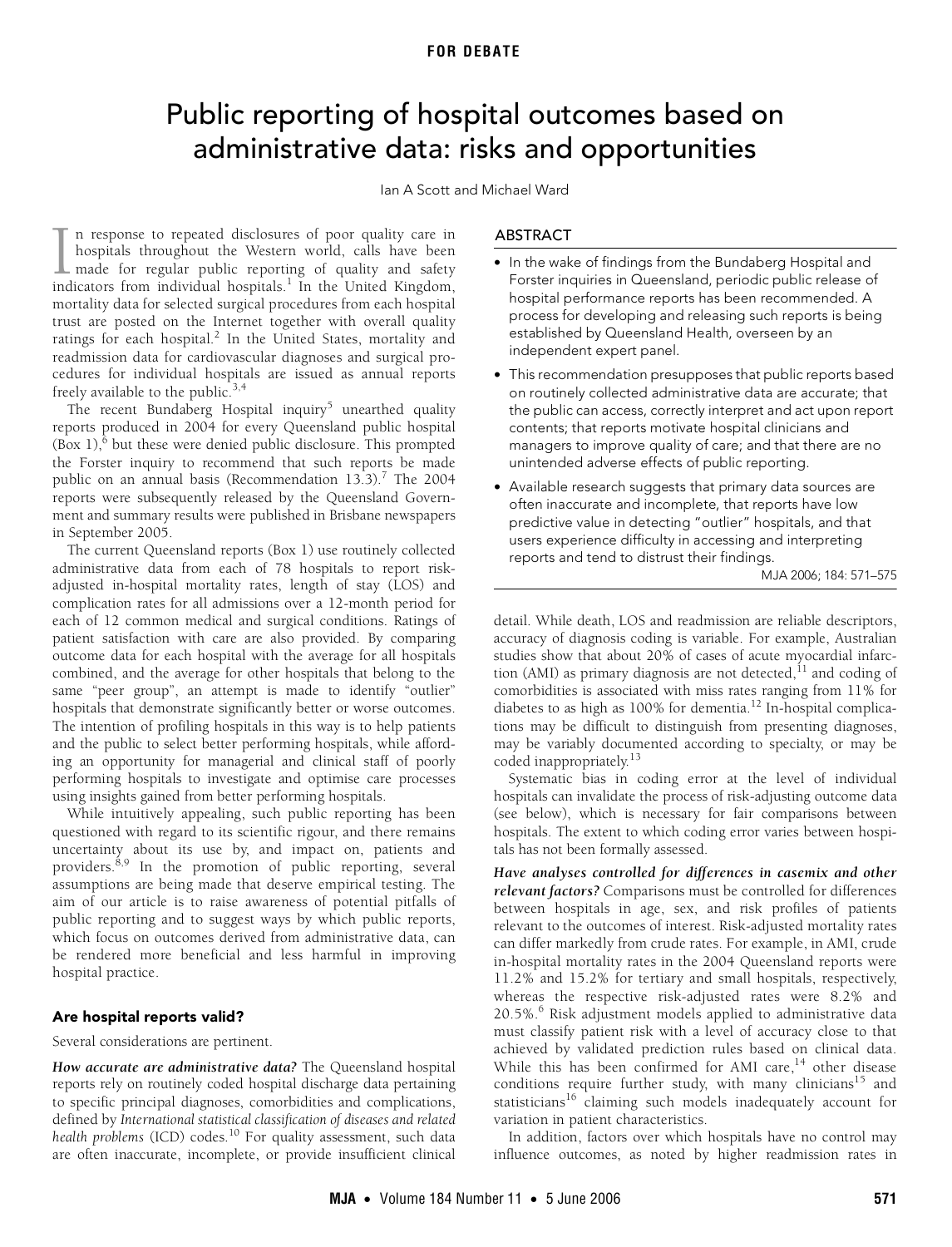## **1 Format of Queensland hospital measured quality reports[6](#page-4-3)**

Reports are produced for each of 78 public hospitals in Queensland. A core set of indicators, derived from administrative data routinely collected in various corporate hospital databases or from target questionnaire surveys, are reported. The indicators fall into four groups:

- **•** Clinical utilisation and outcomes: quality and efficiency of care measures (see below) for medical, surgical, paediatric, and obstetric and gynaecological services.
- **•** Efficiency: measures of how hospitals use their resources, with indicators relating to staffing and work hours, activity and throughput, costs of services, and asset management.
- **•** Patient satisfaction: measures of patient perceptions of their hospital experience, including measures of quality and outcomes of care.
- **•** System integration and change: measures of hospitals' ability to adapt to a changing health care environment by examining clinical information technologies, work processes and hospital– community relationships.

## Clinical quality and efficiency of care indicators

Outcome measures that include in-hospital mortality rates, length of stay and complication rates are reported for 12 common medical and surgical conditions listed as principal diagnosis: acute myocardial infarction, heart failure, stroke, asthma, pneumonia, diabetic foot ulcers, fractured neck of femur, elective knee and hip replacements, hysterectomy, colorectal cancer and laparoscopic cholecystectomy. The primary data source is the Queensland Hospitals Admitted Patient Data Collection, which uses the ICD-10-AM (Australian Modification) classification system.<sup>10</sup>

For each indicator, hospitals are placed into peer groupings of principal referral and specialised hospitals (essentially tertiary institutions), large (> 200 bed non-tertiary), medium (50–200 beds) and district (< 50 beds) hospitals. Each indicator result is riskadjusted using adjustment models derived from the entire state cohort. A technical supplement details indicator definitions, classification schemes, data sources and statistical methods.

Outcome indicators for each condition (expressed as a percentage [for mortality or complication rate] or mean [for length of stay]) are reported annually and compared with peer group and state averages for the most recent year. Each indicator is flagged if it deviates from the peer group average at the 90%–99% or 99.9% level of statistical significance.

geographic areas where appropriate levels of medical, nursing or social care are not available after discharge. $17$ 

*Have the effects of random error been minimised?* The smaller the sample size, or the more times data are analysed, the more likely it is that extreme results will occur simply by the play of chance. Data from small hospitals are more likely to yield spurious "outlier" results that categorise them as high- or low-performing hospitals when, in reality, on the basis of process-of-care reviews, the opposite may be true. In one analysis of reports similar to the Queensland reports, fewer than 12% of truly poor quality hospitals emerged as high-mortality "outliers", while over 60% of seemingly poor quality "outlier" hospitals were in fact good quality institutions[.18](#page-4-19)

The Queensland hospital reports attempt to deal with this problem by using more stringent tests of statistical significance in the form of 99.9% confidence intervals. Other statistical tools, such as "shrinkage" techniques,<sup>19</sup> which minimise chance results,

have been employed. Another option is to complement outcome reports based on relatively few events with "snapshot" audits of the care of samples of randomly selected or consecutive patients. Processes of care, compared with outcomes, are more frequent, more sensitive in detecting suboptimal quality, more easily control-led by hospitals, and more directly linked to remedial action.<sup>[20](#page-4-21)</sup>

*Can true variation in outcome be reliably detected for hospitals that are similar?* As hospitals differ in service capacity and ability to care for different types of patients, it can be argued that comparisons should be performed within peer groups: tertiary, community or district hospitals. However, as the number of hospitals and total number of events are reduced, the magnitude of detectable "special-cause" variation between hospitals (ie, variation due to specific causal factors, such as quality of care, as opposed to random variation) decreases. Of 12 diagnosis-specific outcome indicators measured across 180 Queensland hospitals over a 12 month period, significant special-cause variation within peer hospitals was detected for only two indicators  $(17\%)$ .<sup>[21](#page-4-17)</sup> One solution is to restrict analysis to patients with lower baseline risk, for whom special-cause variation between hospitals is of greater magnitude.<sup>[22](#page-4-22)</sup>

*Do differences in outcomes based on administrative data reflect real differences in quality of care?* It is assumed that worse outcomes in specific hospitals will correlate with less-than-optimal care as determined by the gold standard of reviewing individual patient records and applying explicit quality criteria. Using this method, up to 90% of variance in risk-adjusted mortality rates for AMI in NSW hospitals was attributed to variance in quality of care, and other studies report similar findings for heart failure, pneumonia, stroke and hip fracture[.12](#page-4-9) However, other investigations demonstrate little or no correlation between specific outcome and process-of-care measures, despite rigorous risk adjustment.<sup>23</sup>

Applying statistical process control techniques such as riskadjusted cusum analysis to routine hospital outcome data may be better for detecting trends towards excess adverse outcomes at an earlier stage.<sup>19</sup>

*Do outcome data for selected diagnoses predict overall quality of care?* Hospitals may perform well on some indicators and poorly on others. Overall quality of care within an institution cannot be deduced from results of a selected sample of indicators, despite the inclusion of as many as 22 different clinical conditions. $24$ 

# **Can the lay public access, interpret, and act upon hospital reports?**

Expecting the lay public to use public reports when choosing which hospital to attend assumes that reports exist that the public are aware of and can access, understand, accept and act on.

In the US, where public report cards for hospitals have existed for almost two decades, surveys reveal that, as of 2004, only a third of the public had sighted them, and only 19% reported making use of such information, with most distrusting it or viewing it as unhelpful.<sup>25</sup> Common sources of misunderstanding, more prevalent among patients of lower socioeconomic status, were language and terms used, the meaning of an indicator in relation to quality of care, and whether low or high rates of an indicator implied good performance.[26](#page-4-26)

Interestingly, limited data suggest many doctors are also distrustful of hospital reports when making patient referrals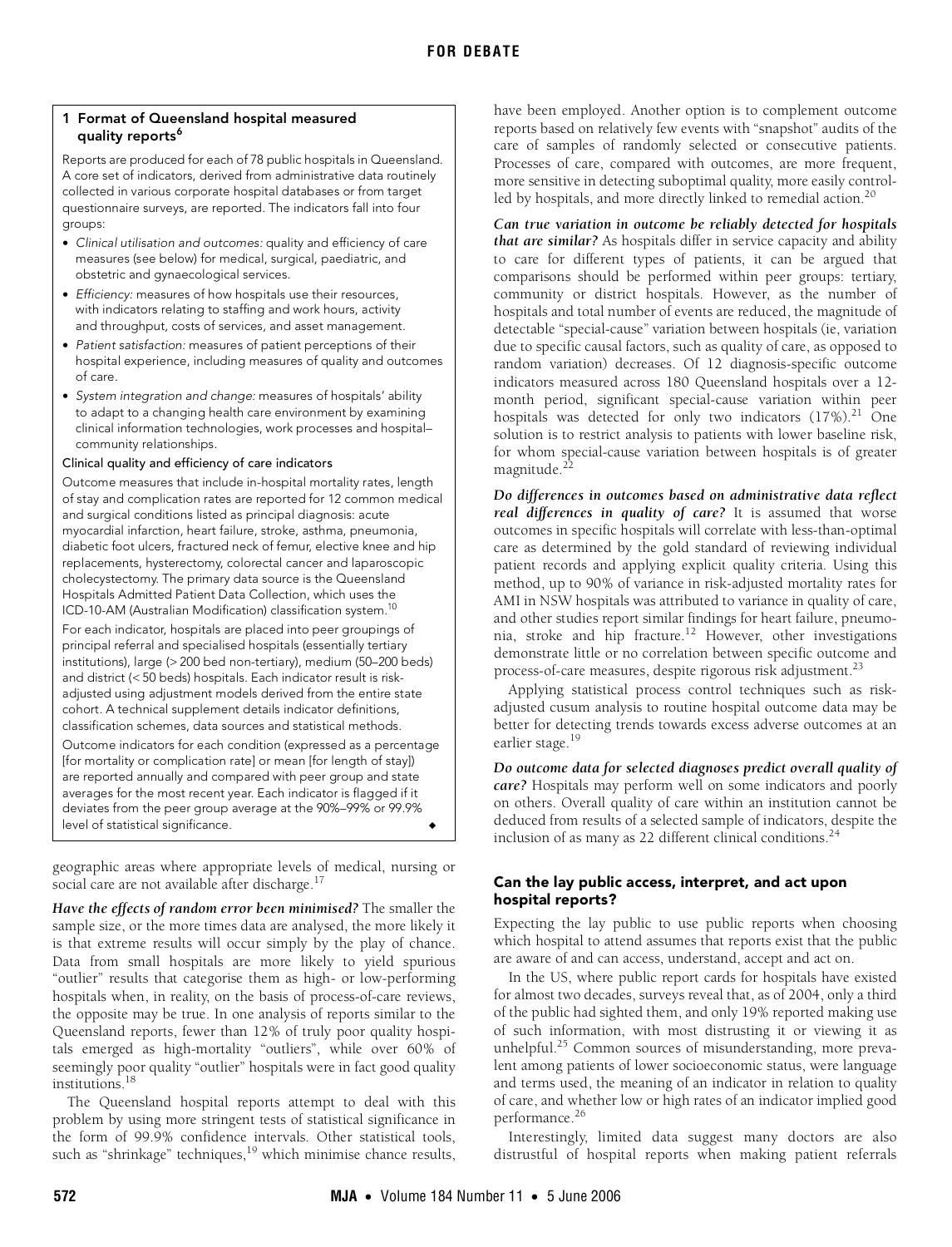| quality of care                             |                                                                                                                                                                                                                   |
|---------------------------------------------|-------------------------------------------------------------------------------------------------------------------------------------------------------------------------------------------------------------------|
| <b>Fvaluation</b><br>category               | Findings                                                                                                                                                                                                          |
| Use of<br>reports by<br>public<br>consumers | Desire more information<br>Are largely unaware of existence of reports<br>Do not search for information<br>Do not understand information<br>Do not trust information<br>Do not use information in decision-making |
| Use of<br>reports by<br>clinicians          | • Are aware of reports but criticise and discredit<br>them<br>Do not use reports to influence decision-<br>making when making referrals<br>• Do not share information with their patients                         |
| Use of<br>reports by<br>hospitals           | $\bullet$ Are sensitive and responsive to data<br>Act on information to improve processes of<br>care                                                                                                              |
| Impact on<br>quality of<br>care             | • Public reports are associated with<br>improvements in processes and outcomes of<br>care in observational studies                                                                                                |

## **2 Use of public performance reports and their impact on quality of care**

because of concerns about adequacy of adjustment methods and immunity of ratings to the effects of manipulation ("gaming" [see below $]$ ).<sup>27</sup>

Moreover, public reports will only allow patients and clinicians to exercise discretion in their choice of hospital if there is more than one hospital in a given locale, and will only apply to care of *elective* conditions, as the nearest hospital will usually be preferred for urgent care of acute, life-threatening conditions. The lay public may also see hospital comparisons among peer groups as being unhelpful, given their desire to know which hospital, among several of mixed type (tertiary and community) in their area, provides the best care.

# **Do public reports motivate hospitals to improve quality of care?**

Even if patients do not use reports directly, they may still receive higher quality care indirectly if such reports prompt global change in hospital practice or oblige hospitals to limit the services they provide to those they deliver well.

A study that randomly assigned hospitals in Wisconsin to generating public, internal, or no quality reports saw more quality improvement activities undertaken by the first group — more so for hospitals with low quality results.[28](#page-4-28) Other "before and after" studies have claimed report-led improvement in coding accuracy, medical record documentation and selected clinical processes.<sup>2</sup> Reductions in risk-adjusted mortality rates for cardiac surgery<sup>[30](#page-4-30)</sup> and for other medical conditions and surgical procedures $31$  have been reported.

# **Is there a potential downside of public reporting of hospital performance?**

Several dysfunctional consequences can arise from public reporting of performance data.

*Gaming.* Hospitals can be made to look better than they really are by, for example, up-coding the principal diagnosis (to a more severe condition or procedure) and coding every possible comorbidity on every patient to lower risk-adjusted death rates.

*Early discharge.* Discharging patients earlier, and possibly prematurely, reduces LOS and shifts into community settings a proportion of deaths and complications that would otherwise have occurred, and been measured, as in-hospital events.<sup>[32](#page-4-32)</sup>

*Avoidance of high-risk patients.* Investigations in several US states suggest that lower cardiac surgery mortality did not result from better care induced by reports, but rather from increased refusal by operators and hospitals to operate on sicker patients who could have benefited.<sup>[33](#page-4-33)</sup>

*Outsourcing of high-risk patients.* Hospitals may transfer more of their sickest patients to other institutions, as suggested by a 30% increase in transfer of patients, mostly high risk, to other states following release of hospital reports for cardiac surgery in New York state.<sup>34</sup>

*Adoption of defensive medicine.* Hospitals may be encouraged to overtreat all patients in chasing better outcomes, leading instead to more unnecessary interventions and unintended adverse events.

*Withdrawal or disengagement.* Unless public reporting is centrally mandated, hospitals reporting worse outcomes may simply cease reporting[.35](#page-4-35) If they do continue reporting, but the staff within these institutions feel, or are, powerless to influence poorly performing indicators, such measurement may lead to demoralisation and disengagement.<sup>36</sup>

*Tunnel vision.* Remedial efforts may concentrate on the services being measured, with neglect of equally important aspects of care that are not being measured.<sup>[37](#page-4-37)</sup>

## **Could internal reports do just as well in improving quality of care?**

Several studies show that internal feedback of quality indicators, combined with other quality improvement interventions, raises standards of care, particularly within multi-hospital collaborations[.38,](#page-4-38)[39](#page-4-39) While keeping reporting internal may engender conspiracy theories and lower public trust, professional peer comparisons probably drive most service improvement. This can be achieved just as well with internal as with public reporting, with less propensity to trigger dysfunctional responses.

# **Proceed with caution**

There is limited research into the methods and effects of public disclosure of performance data,<sup>9</sup> with claims of favourable effects on cardiac surgery mortality in several US states being the most frequently cited evidence supporting public reporting.<sup>30</sup> On balance, we believe that public reporting is worthwhile, but needs to be performed in a circumspect manner based on our summary findings (Box 2). If public reports of hospital outcomes based on administrative data are to become permanent, we recommend mandatory reporting by all hospitals according to the standards listed in Box 3.

In particular, design formats and information presentation must ensure that public reports can be interpreted and used in ways that do not create anxiety or false notions about a hospital's capacity to provide suitable care.[40](#page-4-14) Incentives and safeguards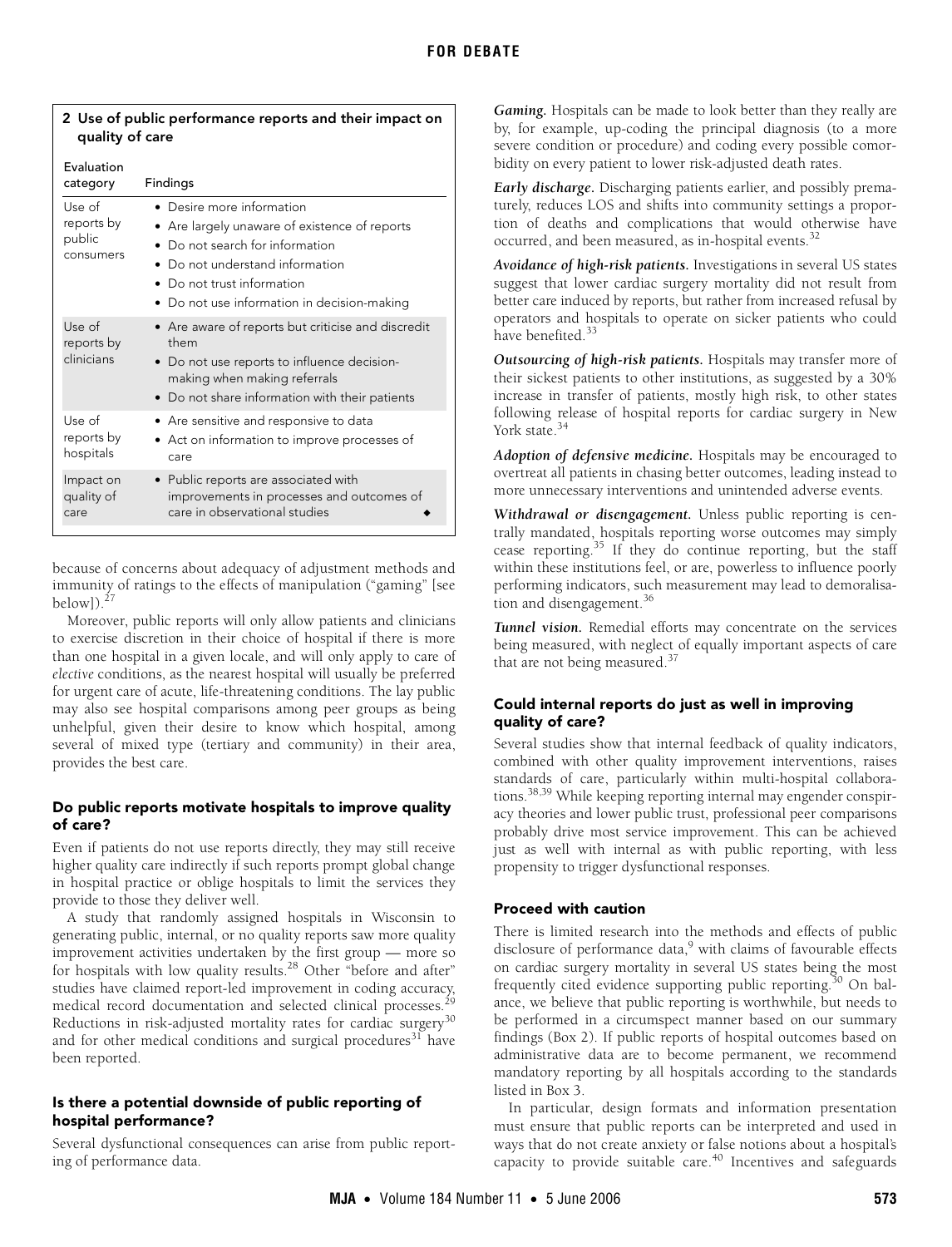| 3 Desirable attributes of public performance reports                  |                                                                                                                                                                                                                                                                                                                                                                           |  |
|-----------------------------------------------------------------------|---------------------------------------------------------------------------------------------------------------------------------------------------------------------------------------------------------------------------------------------------------------------------------------------------------------------------------------------------------------------------|--|
| Attribute                                                             | Method for enhancing attribute                                                                                                                                                                                                                                                                                                                                            |  |
| Validity and reliability of data                                      |                                                                                                                                                                                                                                                                                                                                                                           |  |
| Accurate and<br>complete<br>source data                               | Standardised coding practices; regular coding<br>audits; coding rules that flag complications and<br>adverse events; hospital databases linked with<br>death registries; state-wide unique patient identifier                                                                                                                                                             |  |
| Risk-adjusted<br>comparisons                                          | Validated risk-adjustment models                                                                                                                                                                                                                                                                                                                                          |  |
| Minimal<br>random error                                               | Appropriate statistical processing                                                                                                                                                                                                                                                                                                                                        |  |
| Peer group<br>comparisons                                             | Accurate peer group categorisation                                                                                                                                                                                                                                                                                                                                        |  |
| Timeliness                                                            | Fixed schedule of annual or biannual reporting                                                                                                                                                                                                                                                                                                                            |  |
| Use by the public                                                     |                                                                                                                                                                                                                                                                                                                                                                           |  |
| Awareness<br>raising                                                  | Procedures for publicising reports in the media                                                                                                                                                                                                                                                                                                                           |  |
| Accessibility                                                         | Posting on websites; newspaper articles; community<br>broadcasts on radio and television                                                                                                                                                                                                                                                                                  |  |
|                                                                       | Interpretability Clear design format and information presentation;<br>explanatory notes for statistical methods; graphic<br>displays with interpretive comments; incorporation<br>of contextual factors such as bed, workforce and<br>resource availability and access to community<br>services; proposed remedial strategies                                             |  |
| Use by clinicians                                                     |                                                                                                                                                                                                                                                                                                                                                                           |  |
| Awareness<br>raising                                                  | Procedures for publicising reports on health<br>department and hospital websites and in the<br>medical press, clinical journals and CME/QA<br>programs                                                                                                                                                                                                                    |  |
| Accessibility                                                         | Distribution of hospital-specific reports to all levels<br>of staff, to hospital councils and boards, and to local<br>divisions of general practice                                                                                                                                                                                                                       |  |
|                                                                       | Interpretability Forums in which, before public release, clinicians<br>can discuss report results with report authors and<br>hospital management, receive full explanation of<br>analytical methods used, and correct factual errors<br>and offer interpretations for inclusion in the reports                                                                            |  |
| Use by managers                                                       |                                                                                                                                                                                                                                                                                                                                                                           |  |
| for<br>improvement                                                    | Measurement Use of reports to improve quality rather than to<br>judge competence of individual clinicians or clinical<br>units                                                                                                                                                                                                                                            |  |
| Proactive<br>remedial<br>responses to<br>quality issues<br>identified | Increased resources and service capacity, or revised<br>service roles and responsibilities, where deficiencies<br>in these areas are found to be direct causes of poor-<br>quality care                                                                                                                                                                                   |  |
| Safeguards<br>against<br>dysfunctional<br>responses to                | Inclusion of appropriateness-of-care measures<br>(process indicators based on clinical eligibility<br>criteria) as performance measures; application of<br>sanctions and penalties for deliberate data<br>public reports manipulation or refusal to collect data; independent<br>review of analytical methods; distribution of reports<br>to external regulatory agencies |  |
| $CME =$ continuing medical education. $QA =$ quality assurance.       |                                                                                                                                                                                                                                                                                                                                                                           |  |

must also exist to guarantee appropriate care and counter any tendency for hospitals to discriminate against high-risk patients. The methods for producing public reports should be transparent and scientifically rigorous, the reporting and dissemination process should actively involve lay groups and the media, and the whole activity must be free of political and bureaucratic interference.

## **A Queensland experiment**

In February 2006, the Queensland Minister for Health established an independent Health Public Reporting Advisory Panel comprising clinical, academic, community and media representatives. This panel will advise the Minister and the public on the significance of key performance measurements of the public health care system by attempting to answer three sets of questions relating to such data:

**•** What is the statistical meaning of any variations? Are variations significant, and are there trends towards improvement or deterioration?

**•** What is the clinical meaning of the information? How should results be interpreted in the context of the data source, the relevant disease characteristics, current best clinical practice and current resource levels, including clinical workforce?

**•** What is the public meaning of the information? How can data be presented in a form that ensures accuracy, easy comprehension and linkage with information about clinical practice improvement efforts that are being, or could be, used to address any deficits in care?

In light of the political and professional sensitivities surrounding public reporting of performance data, it is imperative, if this experiment is to succeed, that comparative data are presented in their proper context and are used to define system problems for which remedial options are clearly articulated.<sup>36</sup> In this way, thought and action are directed at the problem, not at an indicator; feedback is given and local targets agreed; action plans are formulated; and support for change is provided, together with additional resources where required. If this course of action is followed, public reports are likely to attract the trust of both health care staff and the public and to demonstrate that performance data collected from administrative sources are credible and transparent and are being used to improve health care outcomes.

## **Competing interests**

The authors are members of the Health Public Reporting Advisory Panel of Queensland Health. The views expressed in this article are those of the authors and should not be viewed as endorsed by, or official policy of, Queensland Health or its Health Public Reporting Advisory Panel.

## **Author details**

Ian A Scott, FRACP, MHA, MEd, Director<sup>1</sup>

Michael Ward, MB BS, FRACP, Executive Director<sup>2</sup>

- 1 Department of Internal Medicine, Princess Alexandra Hospital, Brisbane, QLD.
- 2 Clinical Practice Improvement Centre, Royal Brisbane and Women's Hospital, Brisbane, QLD.

Correspondence: ian\_scott@health.qld.gov.au